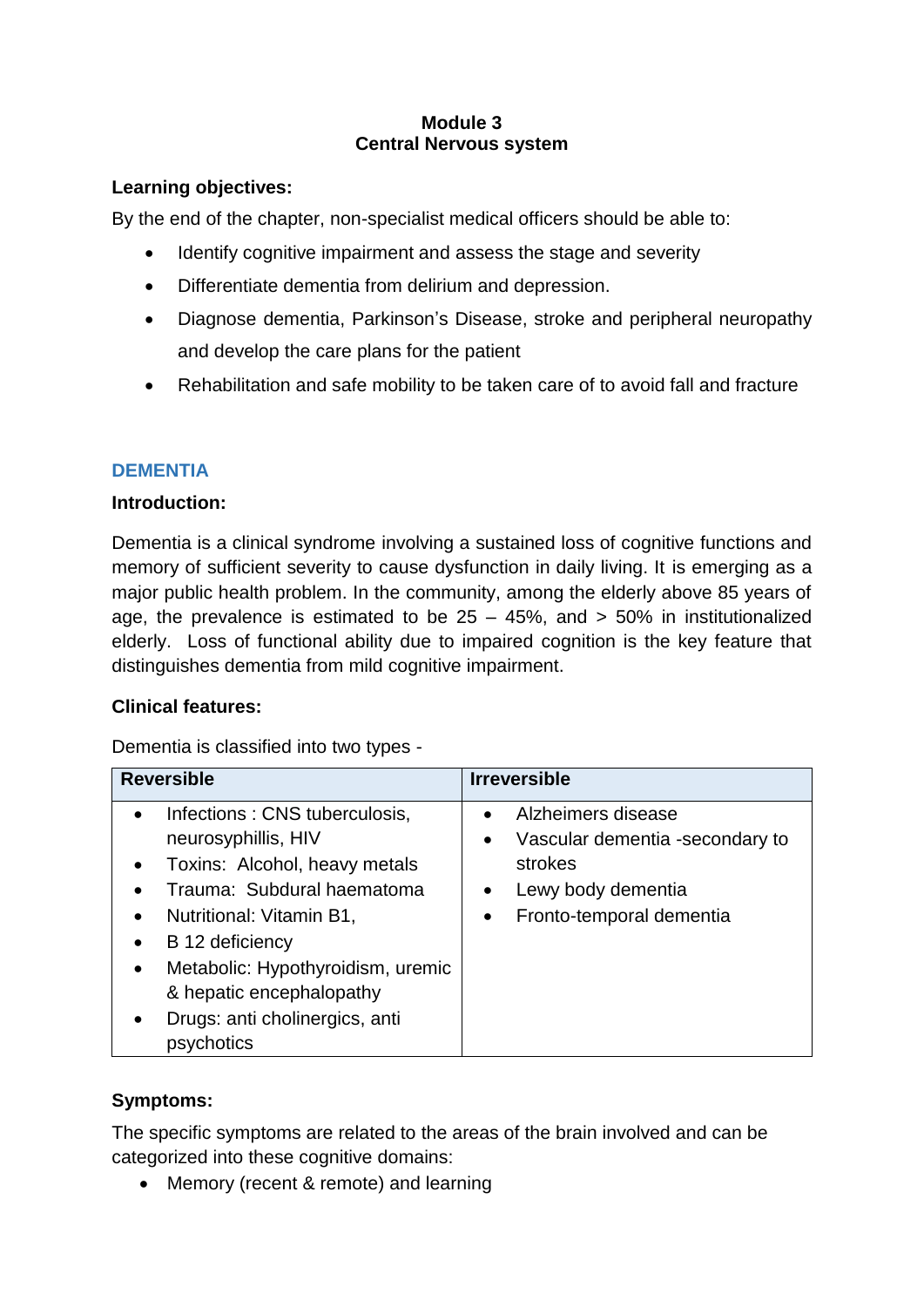- Language (word finding difficulty, difficulty expressing self)
- Visuospatial skills (misplacing objects, getting lost)
- Executive functioning (calculations, planning, carrying out multistep tasks)
- Apraxia (not able to do previously learned motor tasks)
- Behavior or personality changes (increased anger, restlessness, obsessiveness)
- Psychiatric symptoms (apathy, hallucinations, delusions, paranoia)
- Urinary and fecal incontinence

It is important to differentiate between delirium, depression and dementia. Depression and delirium can mimic dementia but are more easily treatable. The following points will help in differentiating the three disorders

|                                                                        | <b>Dementia</b>                                                                                                                                                               | <b>Delirium</b>                                           | <b>Depression</b>                                                                               |
|------------------------------------------------------------------------|-------------------------------------------------------------------------------------------------------------------------------------------------------------------------------|-----------------------------------------------------------|-------------------------------------------------------------------------------------------------|
| <b>Onset</b>                                                           | Months to years                                                                                                                                                               | Hours to days                                             | Weeks to months                                                                                 |
| <b>Mood</b>                                                            | Can fluctuate                                                                                                                                                                 | <b>Fluctuates</b>                                         | Low/Apathetic                                                                                   |
| <b>Sensorium</b>                                                       | Alert                                                                                                                                                                         | May be drowsy                                             | Lethargic but alert                                                                             |
| <b>Course</b>                                                          | Chronic with<br>slowly                                                                                                                                                        | Acute<br>-can                                             | Chronic and may have                                                                            |
|                                                                        | progressive                                                                                                                                                                   | fluctuate<br>over                                         | good<br>response<br>to                                                                          |
|                                                                        | deterioration over time                                                                                                                                                       | hours                                                     | treatment                                                                                       |
| Insight                                                                | Insight<br>be<br>may<br>missing- can talk about<br>somatic complaints,<br>usually finds excuses<br>for cognitive deficits or<br>refuses to believe that<br>they are suffering | May have insight<br>into the changes<br>in their deficits | Mostly are concerned<br>about the<br>memory<br>impairment                                       |
| <b>Activities of</b><br>daily living<br>(ADLs)                         | Usually intact early,<br>Impaired as disease<br>progresses                                                                                                                    | More likely to be<br>impaired                             | May neglect basic self-<br>care. Usually will have<br>preserved urinary and<br>fecal continence |
| <b>Instrumental</b><br><b>Activities of</b><br>Daily Living<br>(IADLs) | Usually intact<br>early,<br>Impaired as<br>disease<br>progresses                                                                                                              | May be intact or<br>impaired                              | May be<br>intact<br>or<br>impaired                                                              |

Table 1 – Difference between dementia from delirium and depression

# **Diagnosis:**

Complete evaluation and cognitive tests are necessary for diagnosis and care plan for dementia patients. Tools like Montreal Cognitive Assessment should be used.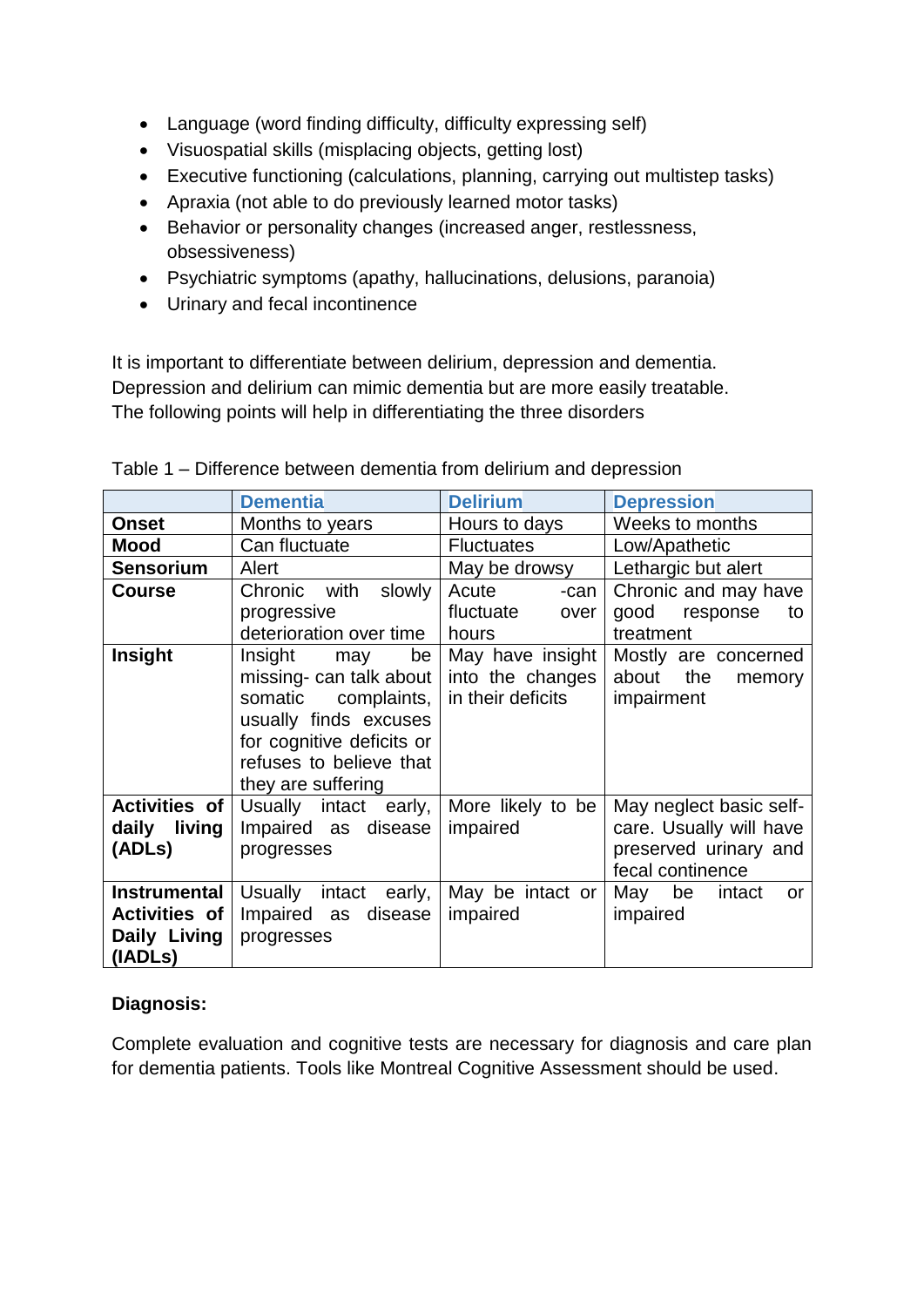## **Montreal Cognitive Assessment**

It is a free scale of a score of 30 points, can be administered within 10 minutes and is a good screening tool. It is similar to Mini mental state examination although it also includes more tasks of executive functions (frontal lobe functions) as well as construction (parietal lobe functions)

#### **Investigations**

Relevant investigations to rule out treatable causes of dementia need to be done like haemogram, refer the patients for LFT, RFT, electrolytes, thyroid profile, HIV etc. Radiological imaging of the brain with CT scan can rule out conditions like ischemic stroke, SDH, NPH, neoplasms or CNS infections.

## **Treatment**

## **1. Pharmacological management**

Includes treatment for underlying cause

- Removal of offending drugs like anticholinergics used in Parkinsonism or in urinary problems, sedatives.
- Drugs for improving or slowing the process in moderate Alzheimer's disease – Cholinesterase inhibitors ( donepezil -10 mg -23 mg /day, rivastigmine 3-6 mg/day) and memantine -10 mg/day

Additional drugs may be offered for behavioural problems

| Delusion              | Risperidone -1mg/day                                 |
|-----------------------|------------------------------------------------------|
|                       | Olanzapine -5 mg/day                                 |
|                       | Quetiapine -400mg/day                                |
| Agitation, Aggression | Haloperidol (0.5-3mg/day)                            |
|                       | Risperidone, Olanzapine, Quetiapine                  |
| Depression            | Selective serotonin reuptake inhibitors-SSRI         |
|                       | Fluoxetine (20mg), Sertraline (50 mg), Citalopam (20 |
|                       | mg), Trazadone (50 mg)                               |
| Anxiety               | SSRI, Lorazepam (1-2mg)                              |
| Insomnia              | Zolpidem (5-10 mg)                                   |
| Apathy                | Donepezil, Rivastigmine                              |

#### **2. Non-Pharmacological management:**

- Rule out precipitating factors like delirium or fecal impaction
- Try music therapy, reminiscence therapy, pet exposure, outdoor walks, bright light exposure.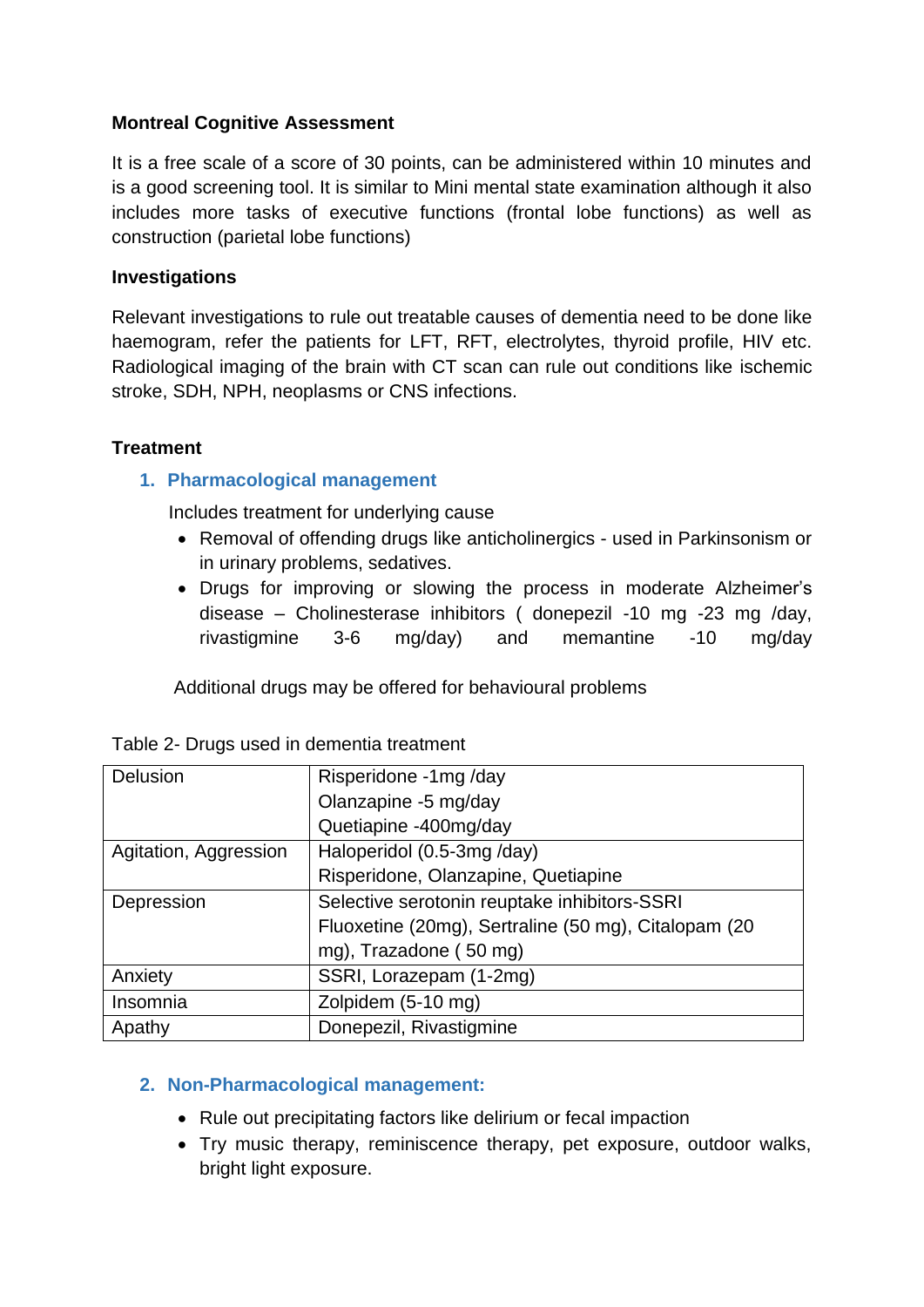## **Care of Demented Elderly**

- Protection from harm
- Maintenance of independence in ADL as long as possible
- Improvement in communication
- Prevention and reduction of occurrence of behavior disturbance
- Provision of support to family caregivers
- Making a routine for daily care to improve predictability
- Determining the ideal time of day for doing the necessary things
- Avoiding argument and physical restraints
- Diverting the person's attention
- Engaging them in recreational activities
- Emotional support by the family members

## **Key messages:**

- 1. Dementia is common in elderly and its prevalence increases exponentially with age.
- 2. Alzheimer's disease is the most and vascular dementia is the second common cause.
- 3. Reversible causes of dementia should be diagnosed and treated.
- 4. Treatment is aimed at delaying the progression of the disease and thereby maintain the independence in ADL of the person.
- 5. Behavior problems are troublesome and needs medical management.

#### **A brief note on confusion/delirium (Covered in detail in another module)**

Delirium has an abrupt onset. The beginning of the confusional state starts at a specific point or period of time with regard to distinct change of behavior. It has an underlying cause, and usual duration is < 6 weeks. Features which may help in diagnosis includes change in sleep wake pattern (sleeping in day and reduced sleep in night), hypermotor or hypomotor features (aggression and irritability versus increased dullness and sleepiness) and autonomic features such as increased sweating, tachycardia.

Usual causes are:

- Adverse effect of drugs
- Electrolyte imbalance especially hyponatremia& dehydration
- Infections like urinary tract infection, Pneumonia, sepsis
- Hypoxic states due to hypotension, anaemia
- Hypo & Hyperglycemia
- Hypothermia and hyperthermia

Delirium is corrected by resolving the underlying cause. It is better to avoid sedatives and other psychotropic drugs to treat the delirium as far as possible.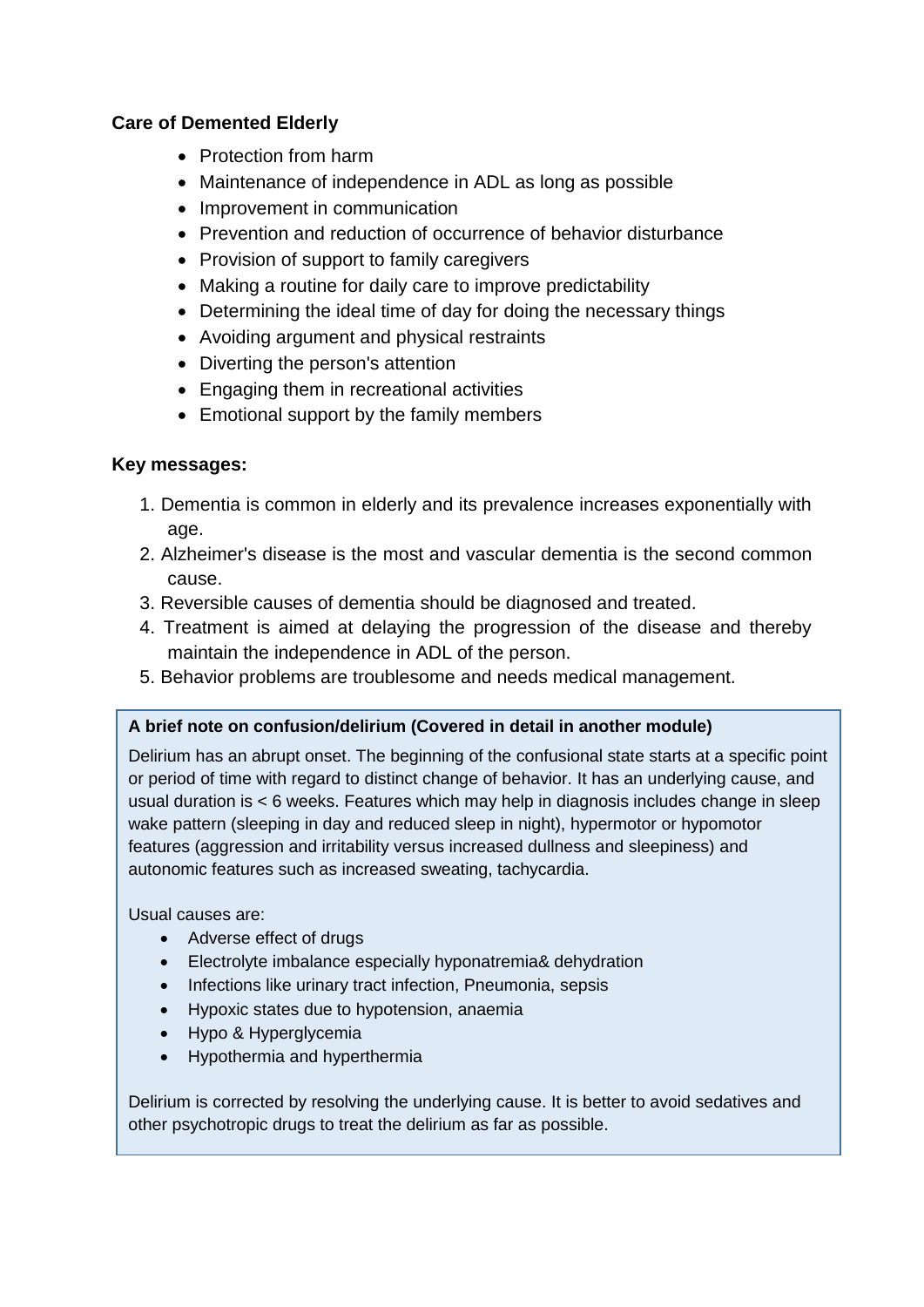# **Indications for referral:**

- 1. No facility to diagnose treatable causes like certain blood investigations, MRI Scan etc.
- 2. When person has a Mild Cognitive Impairment (MCI)
- 3. Unable to differentiate Dementia, Delirium or depression

Patients with advanced dementia of irreversible etiology should be cared in their homes and counseling of family members should be done. Necessary training and supportive care should be provided to the caregivers.

## **Case Scenario**

A 64-years-old woman is brought to the clinic by her daughter for the complaint that she has been forgetful in the past one year. She has difficulty in cooking and difficulty in managing common household tasks and identification of relatives. The patient's sister had similar problem and was on treatment. The patient was last seen 10 months ago, by her family doctor when she had a routine work-up, which was reported to be unremarkable. Neurological examination revealed no significant abnormalities. Neuropsychological testing demonstrated severe impairment in executive function, deficits in visuo-spatial testing, and delayed speed of processing information. MOCA score is 20/30.

Investigations showed normal B12, thyroid profile and other metabolic parameters. MRI brain showed cortical atrophy involving predominantly medial temporal lobes suggestive of Alzheimers disease. Patient was counselled regarding the disease and started on Tab Donepezil 10 mg/day.

## **Follow up:**

Follow up every 3 months would be beneficial

## **Activity/audiovisual clips/links**

- 1. www.alz.org › [Alzheimer's &](http://www.alz.org/alzheimers_disease.asp) Dementia
- 2. https://www.dementia.org/
- 3. <http://www.medicinenet.com/dementia/article.htm>

## **Key messages:**

Dementia is a disease and should not be passed off as an ageing process. It is important to recognize and counsel the patient and relatives as it can significantly affect the quality of life, relationships and cause severe care giver stress.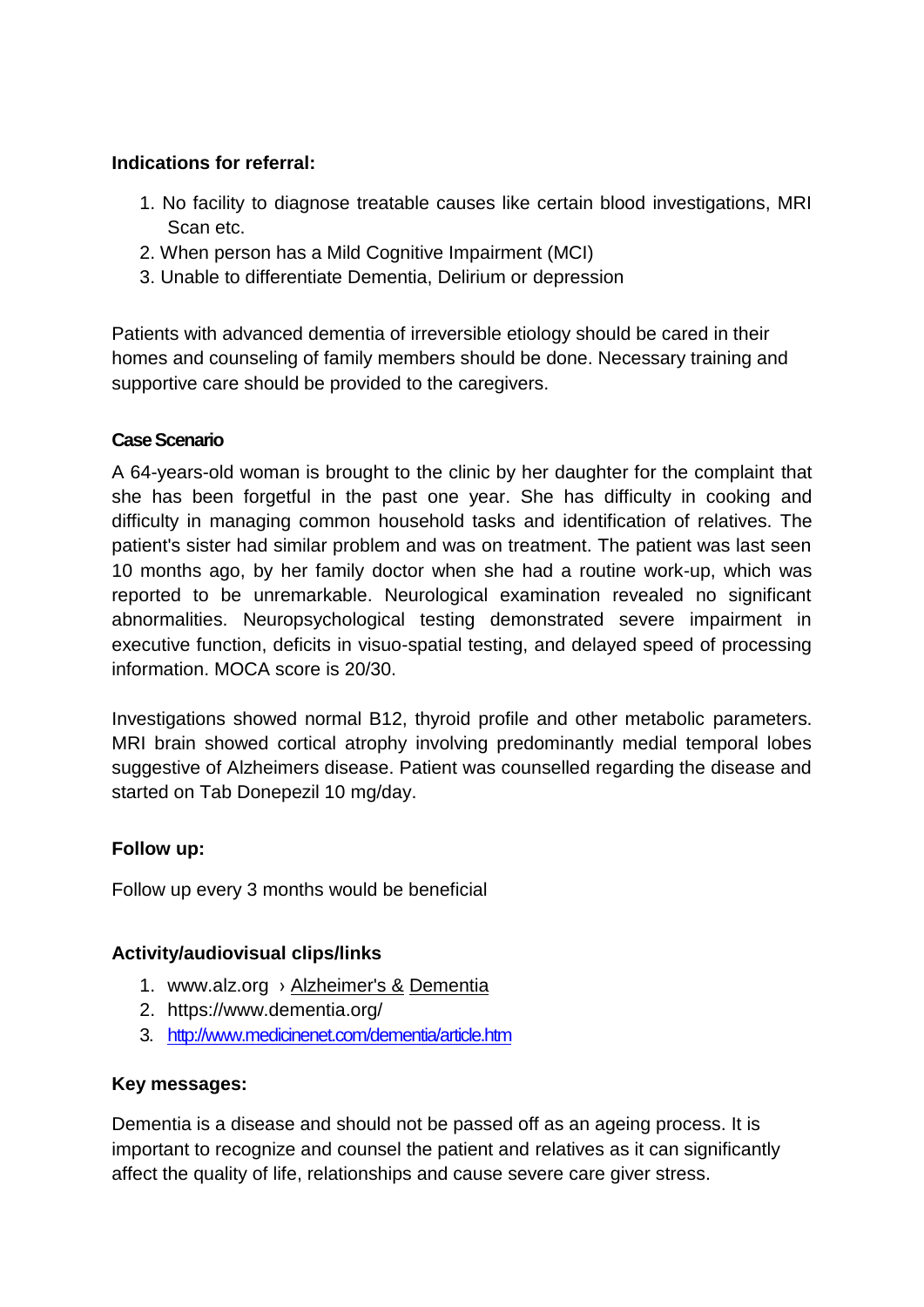Information may be given by pamphlets, posters, skits and word of mouth.

## **Summary:**

Cognitive impairment is secondary to disease of the brain and not an ageing process. However, it is more prevalent in the elderly. Regular screening of all elderly is essential to identify the cognitive impairment at the early stage. It is important to identify the reversible causes and offer appropriate treatment. Progressive neurodegenerative diseases which cannot be cured, have to be treated to delay the progression of the disease and for the person to maintain independence in the ADL as far as possible. The family members and care givers have to be educated about the problem to provide good care for the demented elderly.

## **Further reading:**

- Text book of Geriatric medicine by The Indian Academy of Geriatrics Editorin-chief: Dr. Pratap Sanchetee 1st edition(2014):(449-458)
- Dementia: causes, symptoms and treatment by Markus Mac Gill Feb 2016: at www.medicalnewstoday.com/articles/142214

## **PARKINSON'S DISEASE**

#### **Introduction:**

Parkinson's disease (PD) is a neurodegenerative disorder mainly affecting the motor system. Its prevalence is 1% in people above 60 years of age and increases with advancing age with 4% in people above 80 years. Parkinson's disease is the second most common neurodegenerative disorder after Alzheimer's disease.

#### **Clinical features:**

- Age is a strongest risk factor for parkinsonism.
- The clinical features of PD-
	- − motor symptoms and
	- − non motor symptoms.

| <b>Motor symptoms (TRAP)</b> | Non-motor symptoms                              |
|------------------------------|-------------------------------------------------|
| • Tremor (at rest)           | Speech and swallowing disturbances<br>$\bullet$ |
| Rigidity<br>$\bullet$        | Pain                                            |
| Akinesia &                   | Fatigue<br>$\bullet$                            |
| Postural Instability.        | Mask face<br>$\bullet$                          |
|                              | Micrographia and neuropsychiatric<br>$\bullet$  |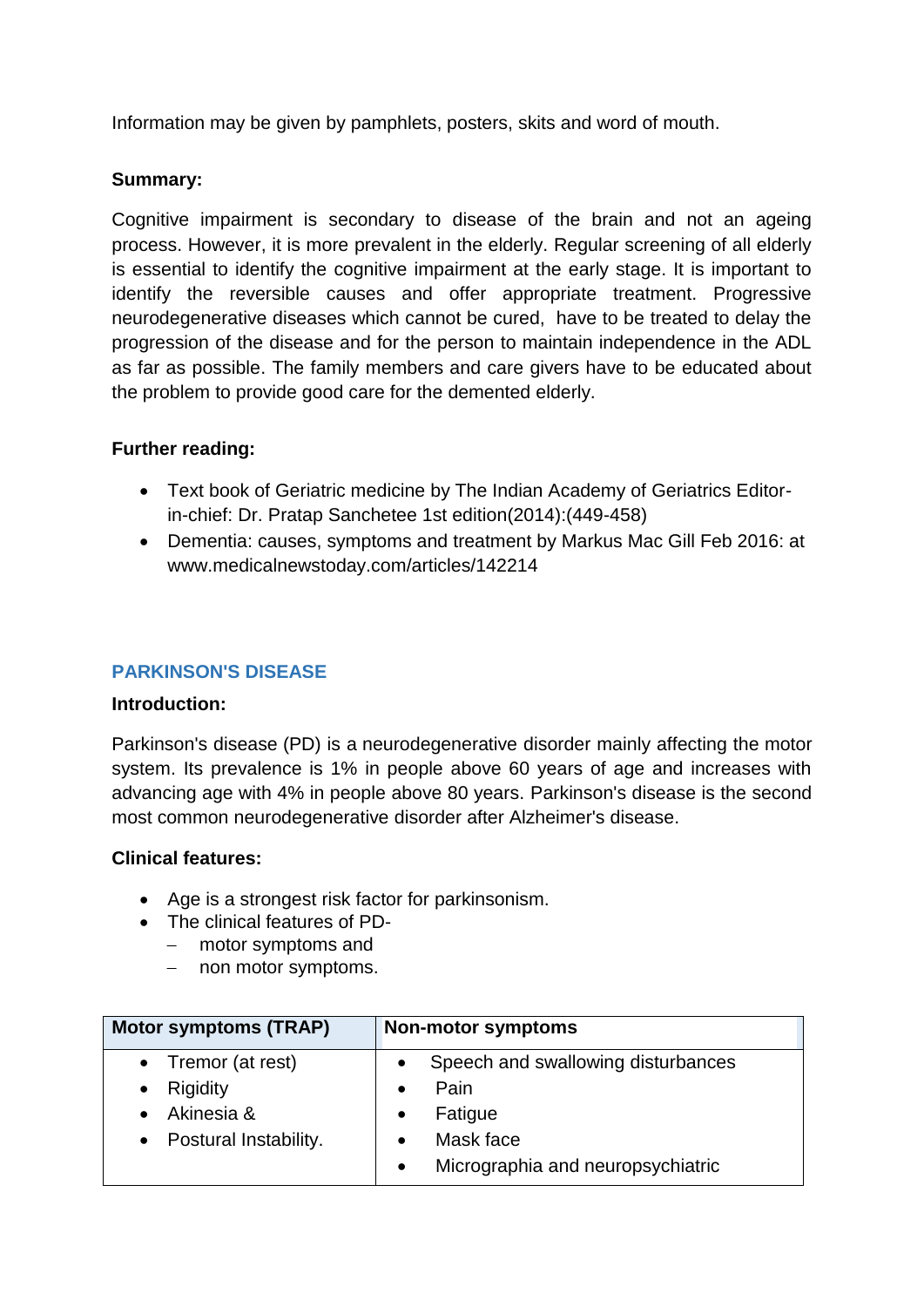|  | symptoms.                          |
|--|------------------------------------|
|  | Cognitive decline and Depression   |
|  | Insomnia                           |
|  | Constipation & gastric dysmotility |
|  | Postural hypotension               |

# **Diagnosis:**

It is mainly based on medical history and neurological examination. When bradykinesia (Slow movements) is present with one or more of the other features is diagnostic of PD.

Tremor in Parkinson's disease usually starts as a rest tremor of 4-6 Hz which can become severe slowly.

It is important to differentiate this disease from Essential tremor wherein the patient has only tremor in both hands in posture and not at rest.

Diagnosis is by clinical assessment along with evidence of good response to levodopa.

No confirmative laboratory test is available. However, CT/ MRI scan is done to rule out other mimicking conditions like tumour, hydrocephalus or vascular pathology.

#### **Management**

There is no cure for Parkinson's disease, but medications, surgery and multidisciplinary management can provide relief from the symptoms. The care is given by a team of Geriatrician/Physician, Nurse, Physiotherapist, Occupational therapist, social worker, speech therapist and psychiatrist. Advanced cases are to be referred to Neurologist.

Sudden withdrawals from medication should be avoided as it can cause a life threatening condition -Parkinsonism Hyperpyrexia syndrome. As patients tend to develop dopamine dysregulation syndrome with tendency to overdose, regular monitoring should be done. When medications are not enough to control symptoms, surgery - deep brain stimulation (DBS) of can be of use.

## **1. Pharmacological management**

• **Levodopa** is the most widely used drug. Dose:100/25 mg tab - 1/2 to 1tab thrice daily initially and increased until good response, maximum dose being 1000 - 1500 mg/day. Adverse effects include hypotension, nausea, disorientation and confusion, insomnia and/or vivid dreams, hallucinations.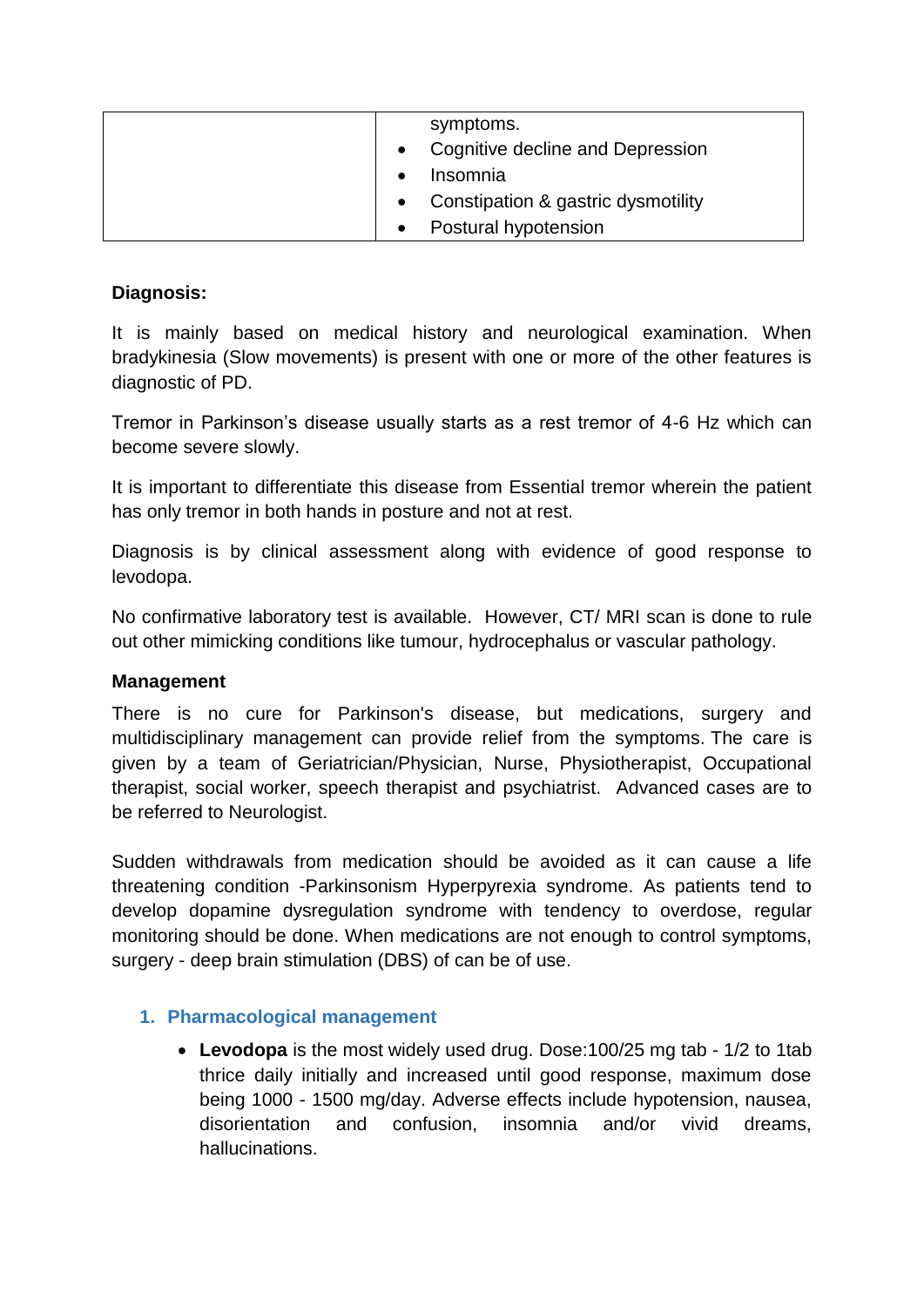## **2. Non-pharmacological management and Rehabilitation**

- Regular exercise programs
- Improve speech and mobility problems.
- Physiotherapy focus on improving gait speed, base of support, stride length, trunk and arm swing movement.
- Strategies include utilizing assistive equipment (pole walking and treadmill walking), verbal cueing (manual, visual and auditory), and exercises.
- Deep diaphragmatic breathing exercises.

#### **Key messages:**

1. Appearance & clinical features are diagnostic Figure 1 – Common features of Parkinson's Disease



- 2. The choice of drug depends on the age of onset and duration of symptoms.
- 3. Non-motor symptoms have to be recognized and adequately treated with appropriate drugs
- 4. Multi-disciplinary team approach gives better results and improves quality of life.

## **Indications for referral:**

1. When no adequate response to therapy - to reconsider the diagnosis. Troublesome side effects of drugs compelling change of drug regime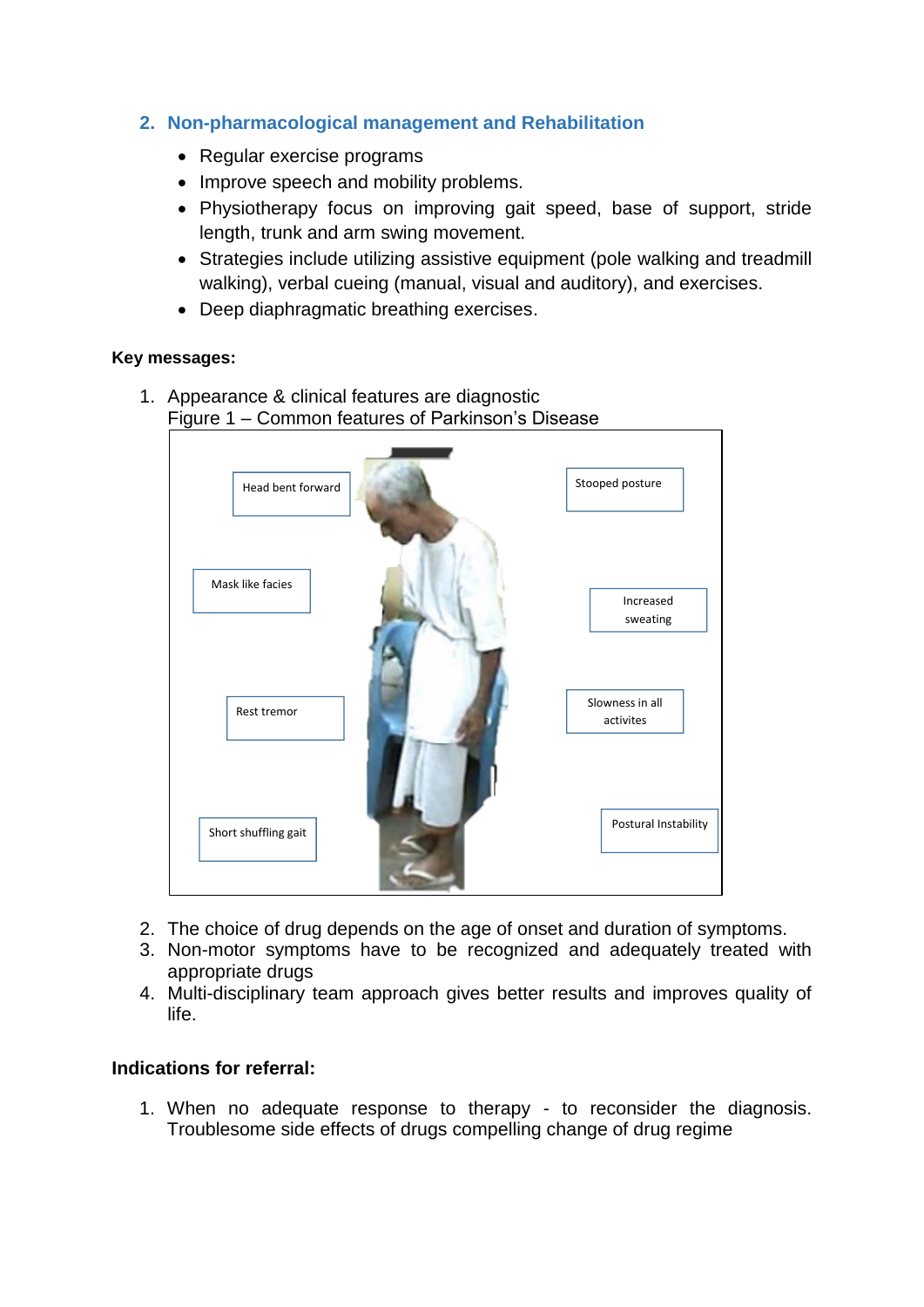- 2. After 5 years of disease with reduced response duration of medication -when other modalities like DBS / surgery may be required Repeated Falls which require complete evaluation and specialist management
- 3. Neuropsychiatric manifestations like troublesome psychotic symptoms which require hospitalisation and specialist care.
- 4. Severe dysphagia: To decide about Nasogastric tube insertion or PEG (Percutaneous Endoscopic Gastrostomy) at higher centres.

## **Case Scenario**

A 70-year-old male farmer has non disabling intermittent resting tremor of the left hand, that later progressed to the right hand in the past one year. On neurological examination the patient had normal cognition. Myerson sign was present. An intermittent mild resting tremor was observed in the left hand, as well as mild signs of asymmetrical cogwheel rigidity and bradykinesia (left > right). Gait and balance were normal as well as postural reflexes. The diagnosis is idiopathic Parkinson's disease.

## **Activity/ Audiovisual Clip/ Links**

- 1. www.neura.edu.au/Parkinsons\_Disease
- 2. **[https://en.wikipedia.org/wiki/](https://en.wikipedia.org/wiki/Parkinson)**Parkinson's**\_**disease

## **Follow Up**

Follow up every 3 months would be beneficial

#### **Summary:**

Parkinson's disease mainly affects the motor system, the cardinal features being (TRAP) - Tremor, Rigidity, Akinesia& Postural Instability and Gait disturbance. Later, memory and behavioral problems may arise, with dementia commonly occurring in the advanced stages of the disease. Depression is a common association with this disease. Age is a strongest risk factor for parkinsonism. For early onset disease dopamine agonist is the drug of choice and for late onset disease Levadopa is used. COMT inhibitors & MAO- B inhibitors may be added to improve the response to therapy. Rehabilitation is very important to maintain mobility and for good quality of life.

#### **Further reading:**

- 1. Text book of Geriatric Medicine by the Indian Academy of Geriatrics, Editor-in-Chief: Dr. PratapSanchetee, 1st edition, (2014): 459-466
- 2. Roberts et al. oxford desk reference Geriatric Medicine 1st ed (2012): 292- 305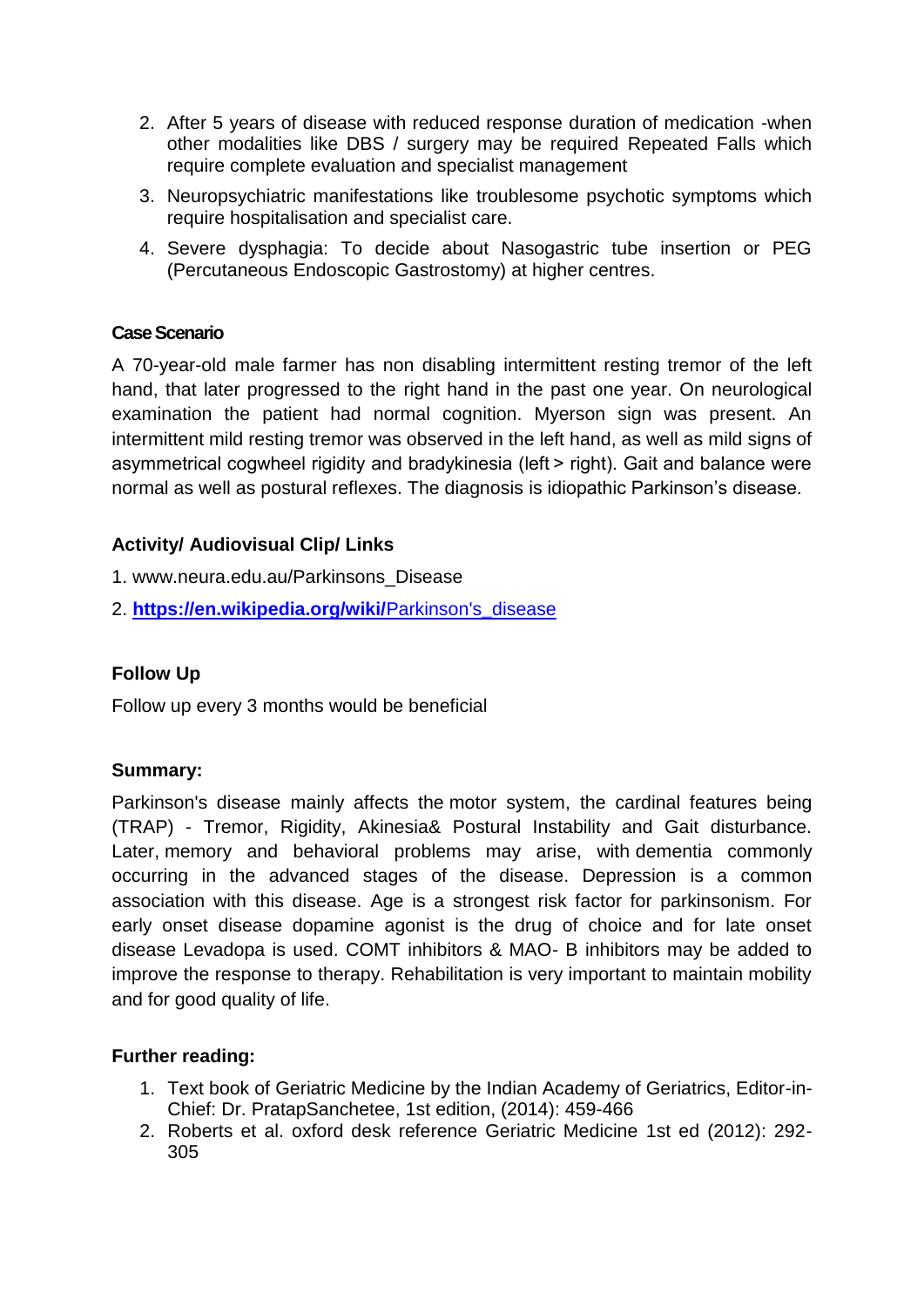# **PERIPHERAL NEUROPATHY**

## **Introduction**

Peripheral neuropathy (PN) is a disease affecting nerves, which may impair sensation, movement, gland or organ function depending on the type of nerve affected. Common causes include systemic diseases (Diabetes, Leprosy) Vitamin deficiency, medication (chemotherapy), trauma, radiation therapy, excessive alcohol consumption, toxins, immune system disease, or viral infection. Compression of nerves results in entrapment neuropathy. It can also be idiopathic.

Neuropathy affecting just one nerve is called "mononeuropathy" and neuropathy involving multiple nerves in roughly the same areas on both sides of the body is called "symmetrical polyneuropathy" or "polyneuropathy". It can be acute in onset or chronic in nature.

## **Clinical features:**

Symptoms and signs can be motor, sensory, or autonomic. (Animations for each) Motor features include weakness and wasting in distal distribution (feet, hands). Sensory disturbances include numbness or painful paresthesias in stocking-glove distal distribution. Autonomic features include bladder, sexual, and gastrointestinal dysfunction and skin, hair, and nail changes.

| Neuropathies with predominant motor<br>involvement    | Neuropathies with predominant sensory<br>involvement |
|-------------------------------------------------------|------------------------------------------------------|
| <b>GBS</b>                                            | Diabetes mellitus<br>$\bullet$                       |
| <b>CIDP</b>                                           | • Vitamin B12 deficiency                             |
| <b>Multifocal</b><br>Neuropathy<br>motor<br>$\bullet$ | <b>HIV</b>                                           |
| (MMN)                                                 | Amyloidosis<br>$\bullet$                             |
| Porphyria<br>$\bullet$                                | Leprosy<br>$\bullet$                                 |
| Diptheria<br>$\bullet$                                | Sarcoidosis<br>$\bullet$                             |
| Toxic<br>exposure to<br>dapsone,<br>$\bullet$         | Uremia<br>$\bullet$                                  |
| amiodarone and vincristine.                           | Paraneoplastic syndromes<br>$\bullet$                |

**Neurological Examination** reveals distal sensory or motor and sensory loss, proximal weakness, as in some inflammatory neuropathies, such as Gullain-Barre syndrome or may show focal sensory disturbance or weakness, such as in mononeuropathies. Ankle reflex is absent in peripheral neuropathy, decreased vibration sensation (128 hz tuning fork) & decreased light touch is present. Ulceration may occur.

## **Diagnosis:**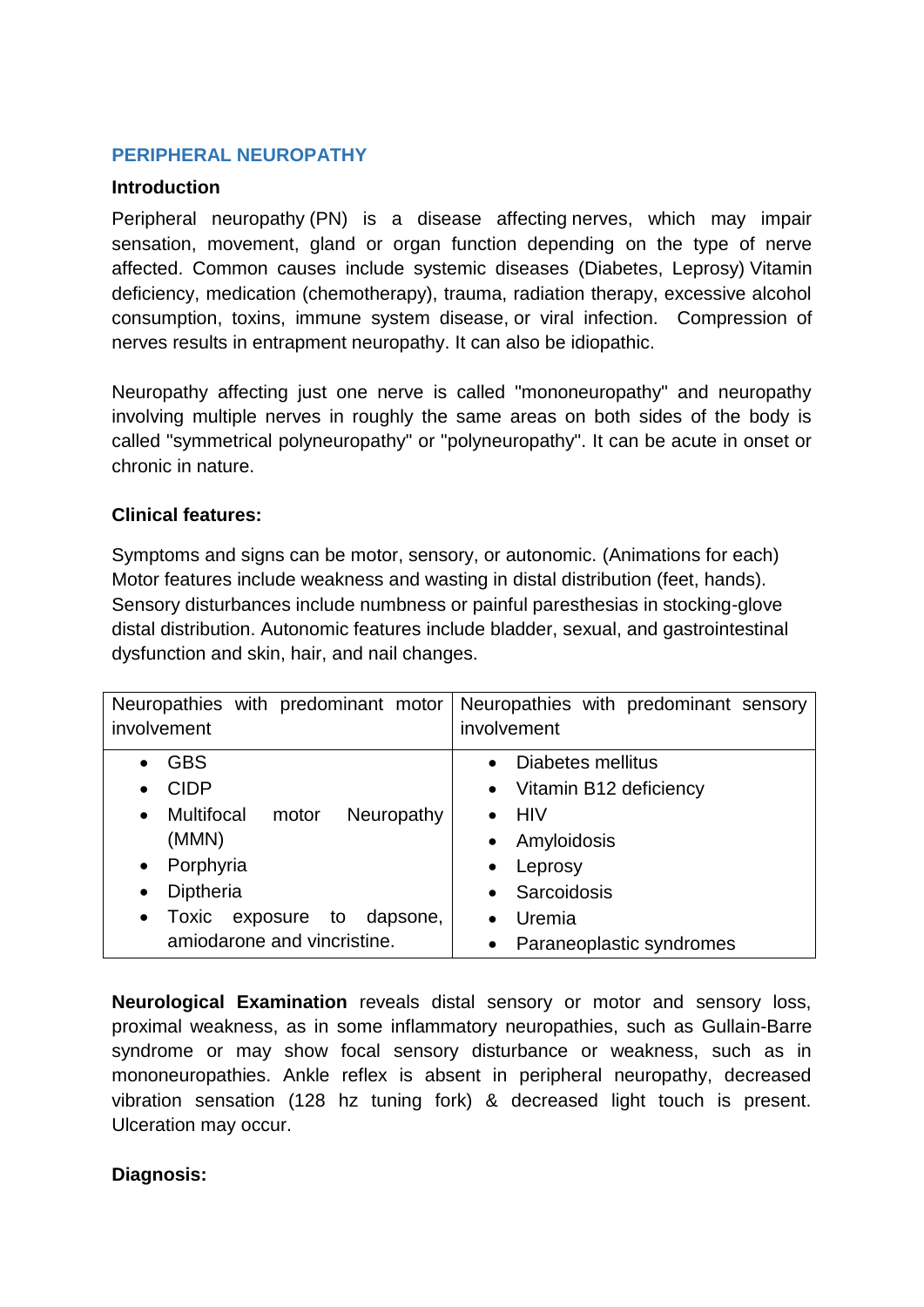Diagnosed by the clinical signs and confirmed by the investigations. Laboratory tests: Vitamin B12 assay, complete Blood count, TSH, screening for **Diabetes** 

# **Treatment**

# I. **The treatment of the cause:**

- Diabetes: Adequate control of Blood sugar
- Immune-mediated diseases: I.V. immunoglobulin or steroids.
- Vitamin deficiencies (B1,B6, B12, vitamin E) correction is required.

# II. **Symptomatic treatment:**

- **Pain relievers: T**ramadol and opiods are useful.
- **Anti-seizure medications and Antidepressants.**
- **Topical treatments and Physical therapy.** Helps to improve movements. Hand or foot braces, a cane, a walker, or a wheelchair.

## **Indications for referral:**

- 1. For investigation like EMG, NCS, biopsy etc.
- 2. Pain not amenable to medical therapy and requires surgical intervention

## **Key messages:**

- 1. Peripheral neuropathy have motor, sensory or autonomic features; sensory type is more common
- 2. The risk factors are Diabetes mellitus, Alcohol abuse, Vitamin deficiencies, particularly B vitamins, infections, such as Lyme disease, shingles, Epstein-Barr virus, hepatitis C and HIV, Autoimmune diseases (rheumatoid arthritis, lupus), Kidney, liver or thyroid disorders, exposure to toxins, certain medications.
- 3. Complications include **burns and skin trauma,** infection, falls due to weakness.
- 4. Treatment is mainly management of underlying cause and pain relief by medications and physical therapy. At times surgery is indicated (entrapment neuropathy)

## **Case Scenario**

A 67-year-old woman noticed the onset of burning pain in the left great toe two years back. The pain subsequently extended to involve both feet, from the toes to the heels, and was associated with numbness, tingling, and burning. The discomfort has become severe, is present throughout the day, and disrupts sleep. A physical examination reveals normal muscle strength, muscle-stretch reflexes, proprioception,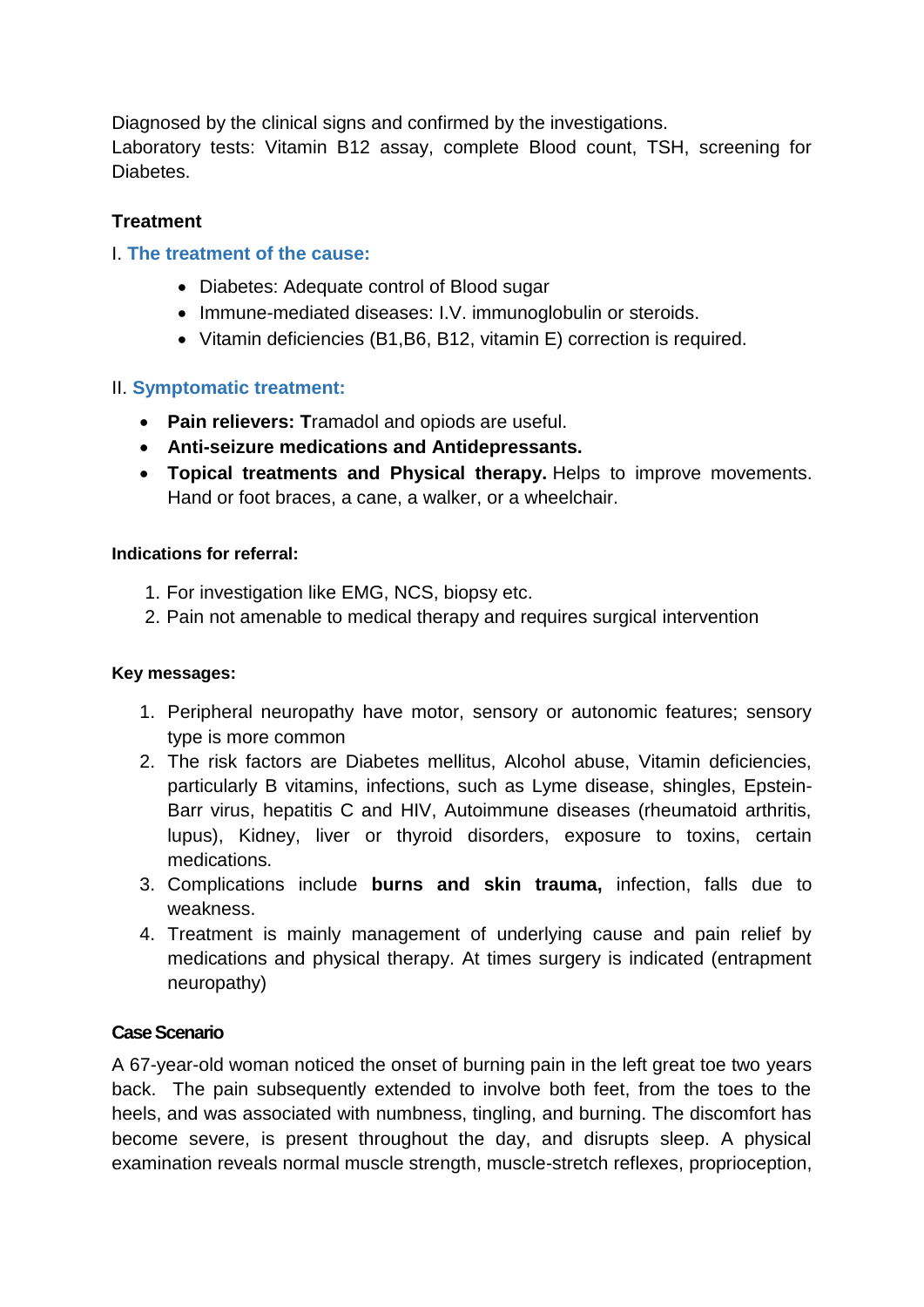and vibratory sensation; only pinprick sensation in the toes and feet is diminished. How should this patient be evaluated and treated?

# **Activity/audiovisual clips/links**

- 1. https://en.wikipedia.org/wiki/Peripheral\_neuropathy
- 2.<http://www.webmd.com/brain/understanding-peripheral-neuropathy-treatment>

## **Follow up:**

Follow up every 2 weeks for first 3 months and then every 3 months would be beneficial

## **Summary:**

Disorders of peripheral nerves (neuropathy) can cause motor, sensory, and autonomic symptoms. Motor features include weakness and wasting in distal distribution (feet, hands). Sensory disturbances include numbness or painful paresthesias in stocking-glove distal distribution. Autonomic features include bladder, sexual, and gastrointestinal dysfunction and skin, hair, and nail changes. Stretch reflexes are decreased early in most neuropathies. The diagnosis of neuropathy is confirmed by nerve conduction studies. The neuropathy can be generalized (polyneuropathy) or focal as occurs with compressive (entrapment) neuropathies. Treatment is management of underlying cause and pain relief by medications and physical therapy. Surgery is indicated in entrapment neuropathy

#### **Further reading:**

- − Latov, Norman (2007). Peripheral Neuropathy: When the Numbness, Weakness, and Pain Won't Stop. New York: American Academy of Neurology Press Demos Medical ISBN-1-932603-59-X.
- − Harrison's textbook of Principles of Internal Medicine; 17th edition vol II.pg:2651 - 2666.

## **STROKE IN ELDERLY**

#### **Introduction:**

Stroke (Cerebrovascular Accident) is one of the top three causes of death worldwide. Two thirds of stroke cases occur in people above 65 years. It is the leading cause of long-term disability and is a major cause of dementia, depression, seizures, etc. Cerebro-vascular Accident, (brain attack) refers to a spectrum from Transient Ischemic attack (TIA) to fatal stroke.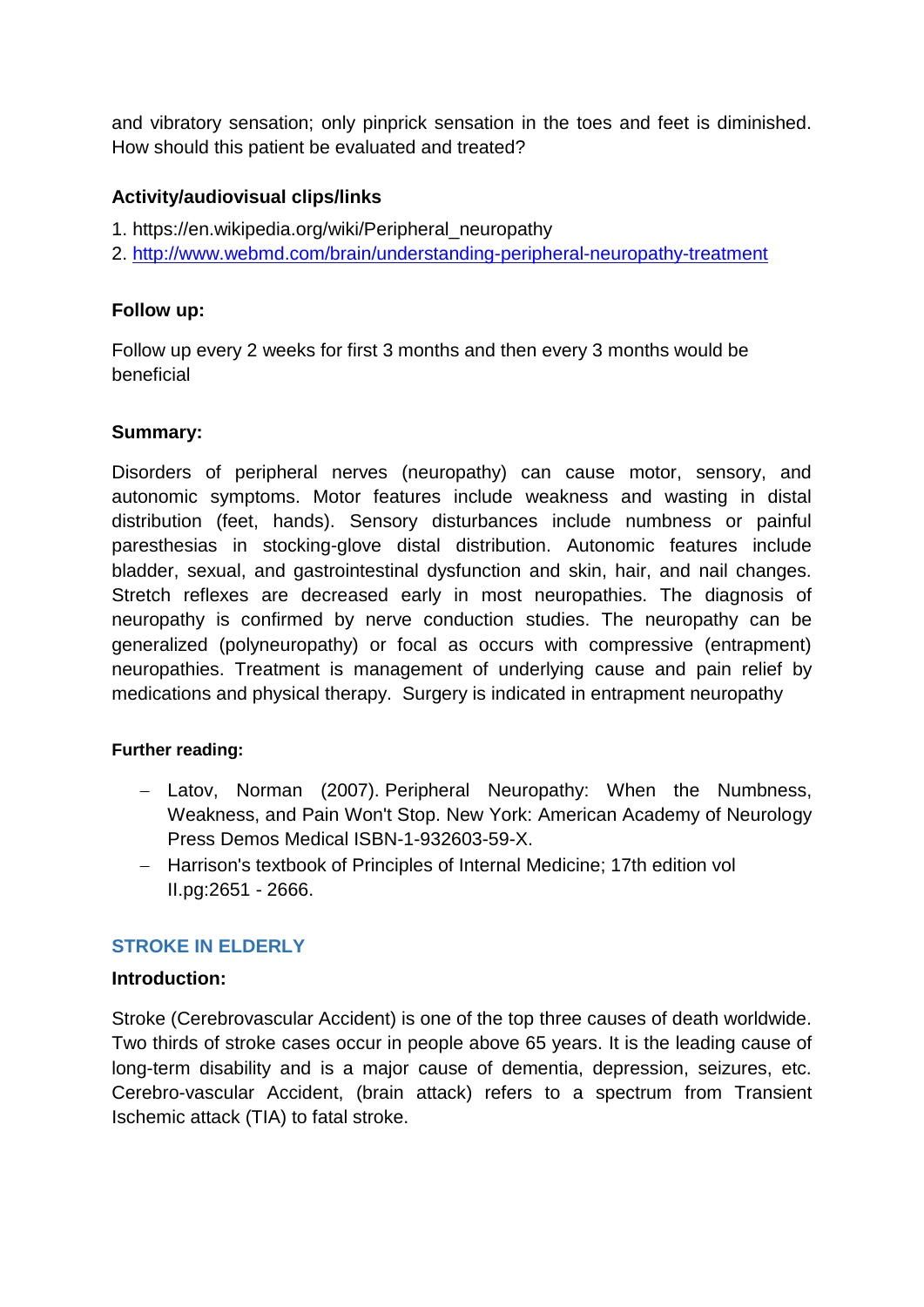# **Definition:**

Stroke is defined by the World Health Organization (WHO) as 'a clinical syndrome characterized by rapidly developing clinical symptoms and/or signs of focal, and at times global (applied to patients in deep coma and those with subarachnoid haemorrhage), loss of cerebral function, with symptoms lasting more than 24 hours or leading to death, with no apparent cause other than that of vascular origin'.

The classical definition of a transient ischaemic attack (TIA) is of 'a sudden, focal neurological deficit lasting for less than 24 hours, of presumed vascular origin, and confined to an area of the brain perfused by a specific artery'.

Stroke can be of 3 types

- Infarct There is a clot in the blood vessel with ischemia of the brain
- Intracerebral Bleed There is rupture of blood vessel with bleeding in the brain
- Subarachnoid Haemorrhage There is bleeding around the brain



## **Clinical Features**

Stroke symptoms presents as sudden onset of weakness of the part of the body supplied by the affected cerebral vessel. The symptoms depend on the area of the brain affected. It presents as hemiplegia and muscle weakness of face, speech disturbance (Dysarthria or Dysphasia), numbness of the affected limbs and initial flaccidity followed by spasticity. Associated symptoms include loss of consciousness, headache, vomiting due to raised intracranial pressure (haemorrhage) from blood compressing the brain.

Stroke association proposed **[FAST](https://en.wikipedia.org/wiki/FAST_(stroke))** (face, arm, speech, and time), for early recognition of stroke and hospitalization.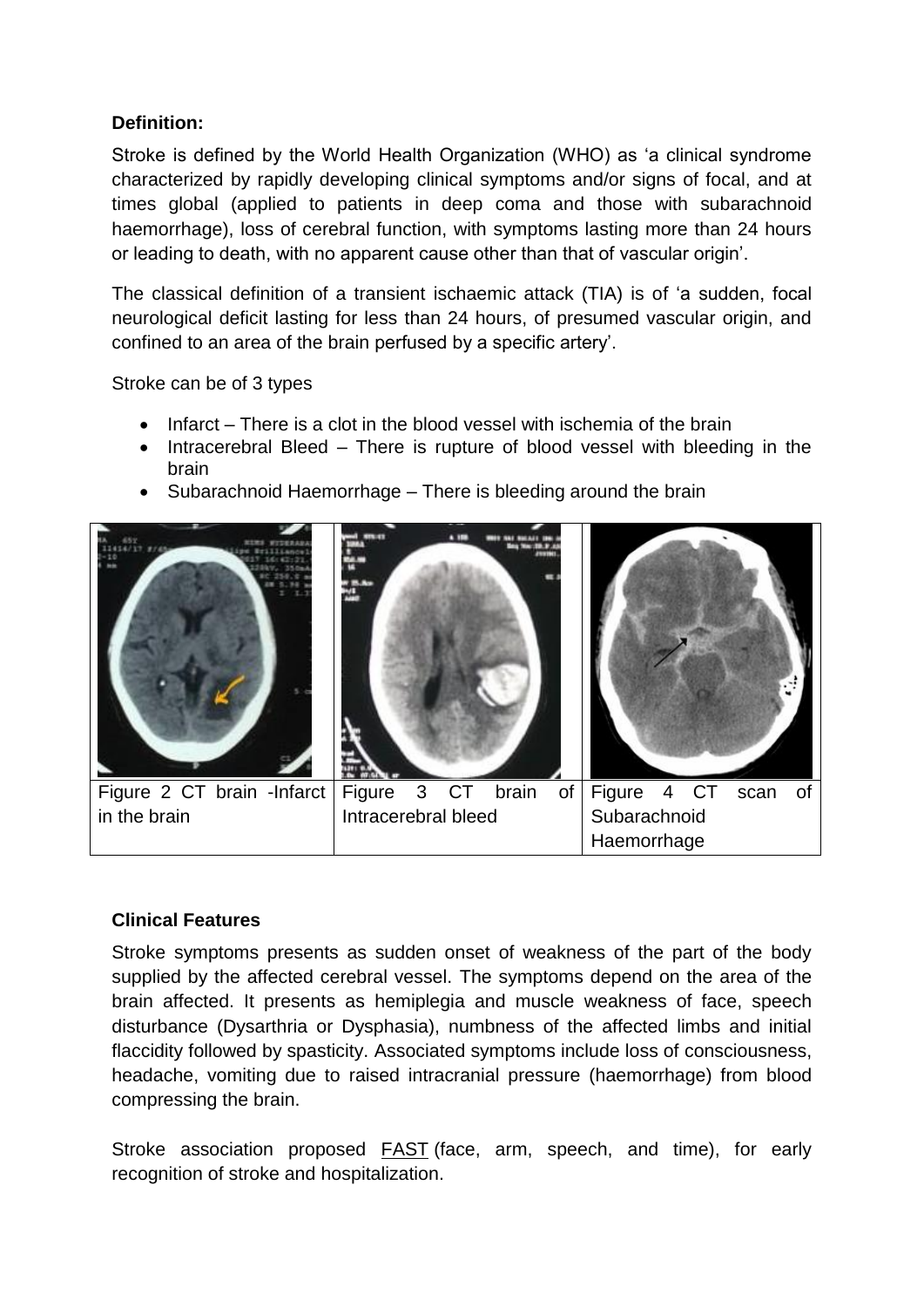# **Predisposing Risk Factors:**

| Non modifiable:                           | Modifiable:                             |
|-------------------------------------------|-----------------------------------------|
| Age: Stroke risk increases<br>$\bullet$   | Smoking<br>$\bullet$                    |
| with increasing age (strongest            | Alcohol intake<br>$\bullet$             |
| risk factor).                             | <b>Obesity</b><br>$\bullet$             |
| Sex: Males > females                      | <b>Physical inactivity</b><br>$\bullet$ |
| <b>Family history</b><br>$\bullet$        | Diet<br>$\bullet$                       |
| Previous stroke or TIA: Risk<br>$\bullet$ | Hypertension<br>$\bullet$               |
| of recurrence is about 10%-               | <b>Diabetes</b><br>$\bullet$            |
| 16% in the first year                     | High cholesterol<br>$\bullet$           |
| Other vascular disease                    | Atrial fibrillation<br>$\bullet$        |
|                                           | Carotid stenosis                        |

## **Evaluation:**

- Level of arousal and orientation, inattention
- Vital signs: Airway, breathing, circulation (ABC)- (Emergency referral)
- Speech: dysarthria (articulation defect) or aphasia (cortical disruption of speech—may be receptive and/or expressive)
- Cranial nerves: Especially 2, 5, 7, 9&10th nerve examination
- Motor strength and Coordination: to identify the parts affected
- Sensation*:* There are easy bedside tests for fine touch and proprioception.
- Gait: Assessment done in a less severe stroke
- Reflexes may initially be absent, and then become brisker with time. Plantar reflex is extensor on affected side.
- Cardiovascular: (pulse rate and rhythm, blood pressure, Respiratory examination (aspiration pneumonia or pre-existing respiratory conditions)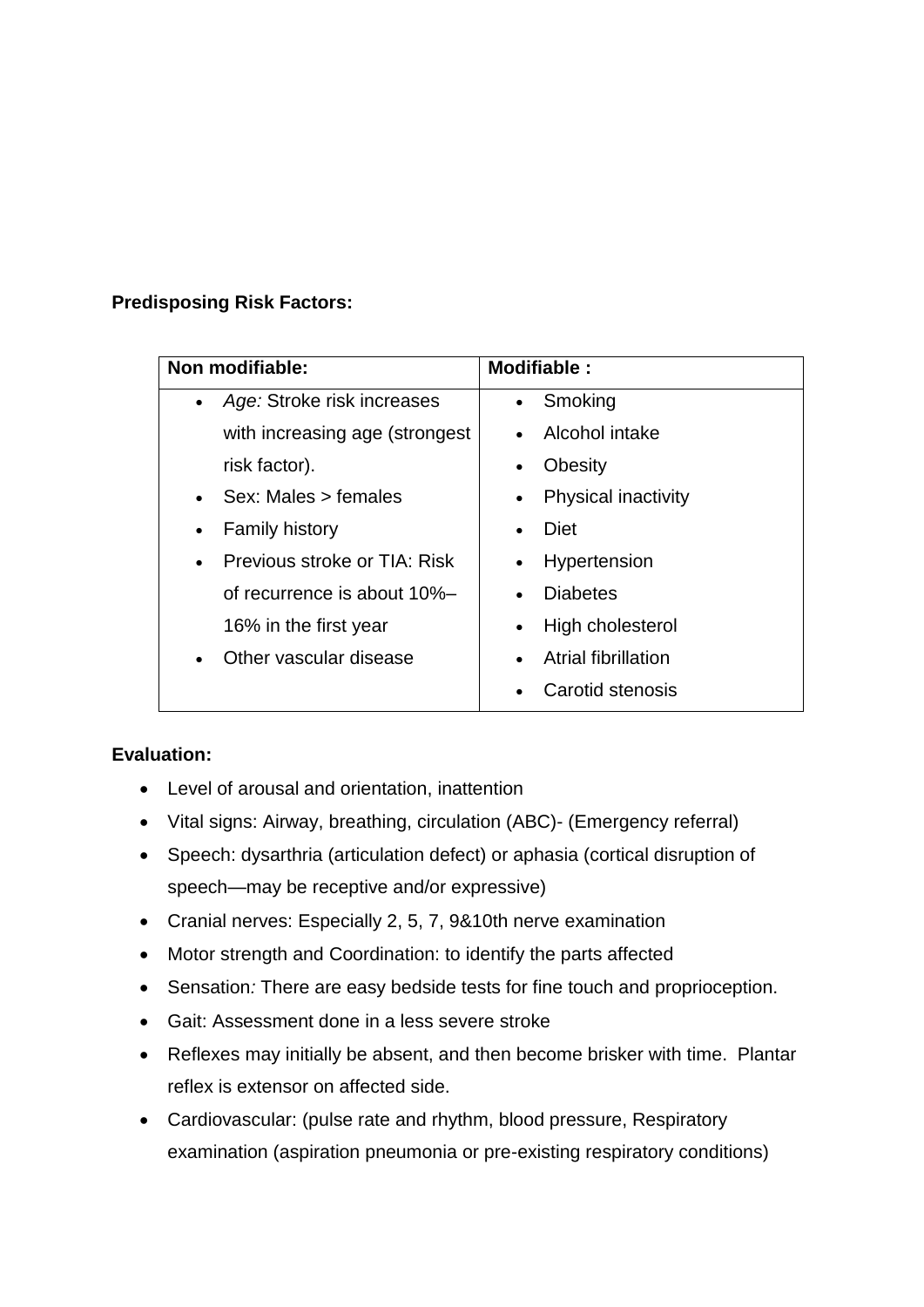# **Investigations:**

Other relevant investigations: complete blood counts, platelet counts, electrolytes, blood sugar, LFT, RFT, lipid profile and ECG.

# **Management**

# **TIME IS BRAIN**

Brain neurons cannot be regenerated and in case of infarct, thrombolysis should be initiated within 4.5 hours for recovery of brain tissue.

Patients with strokes should be shifted immediately to a specialised centre if the onset is less than 6 hours after just looking at airway, oxygenation

# **Specific treatment:**

Thrombolysis for thrombotic stroke – Tissue plasminogen activator -alteplase, tenectaplase within 4.5 hours of stroke

Mechanical thrombectomy by clot retrieval devices can be used in specialised centres upto 6 hours.

## **Beyond this period the management is only palliative and to prevent future**

## **events and they include**

- Asprin, Clopidogrel (Thrombotic stroke)
- Heparin ( Embolic stroke)
- Control of Blood pressure (Haemorrhagic stroke)
- Airway, O2, Fluids, Nutrition, BP, Glycemic control
- prevent DVT, pressure sore management, infection

## **Rehabilitation:**

- ▶ Speech therapy
- Physical therapy to help a person relearn movement and co-ordination.
- ▶ Occupational therapy to help a person to improve their ability to carry out routine daily activities, such as bathing, cooking, dressing, eating, reading and writing
- Avoid depression by proper counseling and antidepressants if needed.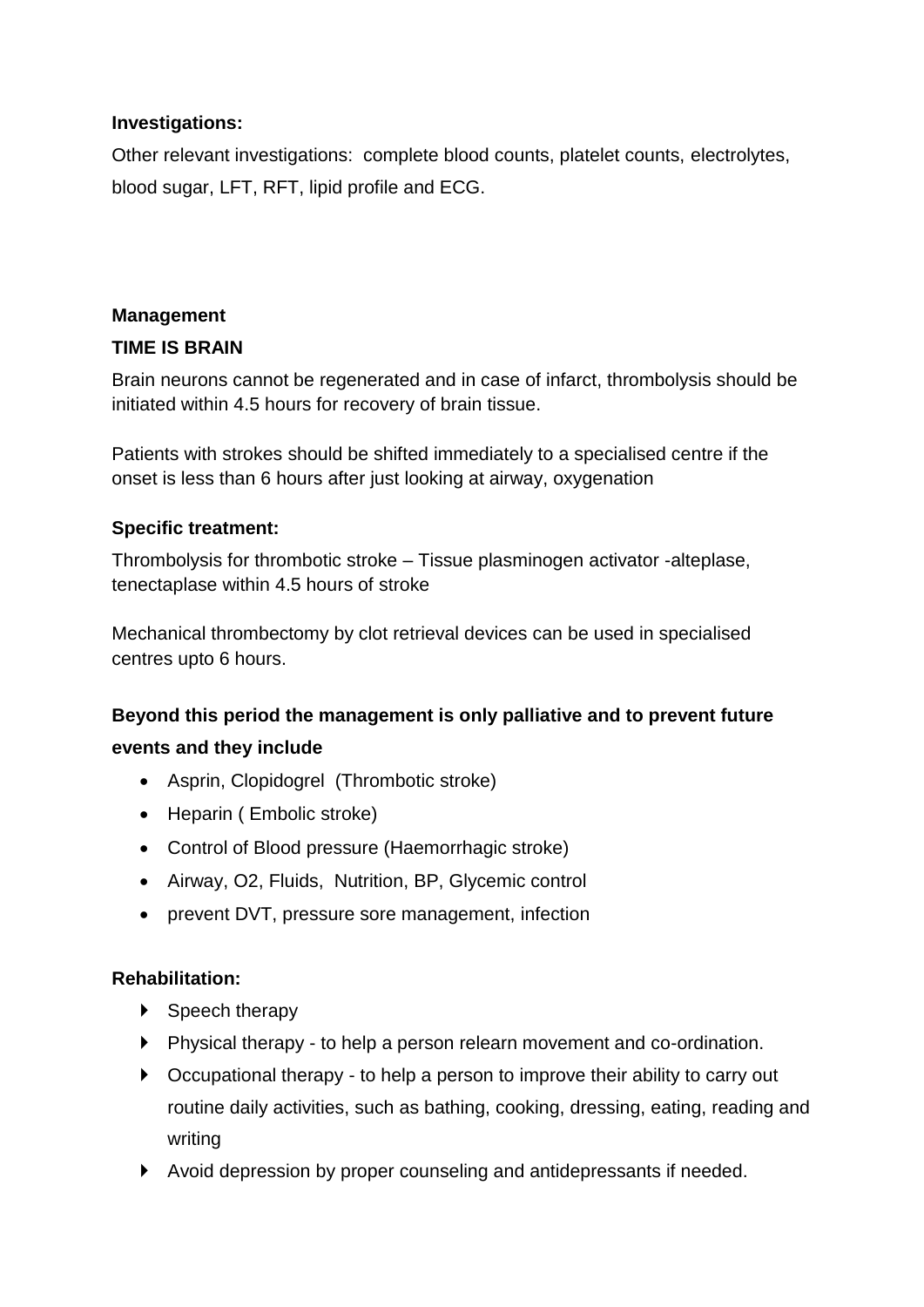▶ Support from friends and family.

#### **Indications for referral:**

- **URGENT REFERRAL FOR Thrombolysis <4.5 hours after ischemic stroke.**
- Unconscious / Drowsy stroke patient or features of raised ICT
- Uncontrolled hyperglycemia not responding adequately to oral antidiabetics and/or who require Insulin therapy on close supervision.
- If facilities for CT scan/ MRI is not available for differentiating ischemic and hemorrhagic stroke.

## **Key messages:**

- **stroke types: ischemic strokes, hemorrhagic strokes and transient ischemic** attacks.
- **Strokes need to be diagnosed and treated at the earliest in order to minimize brain** damage.
- Remembering the F.A.S.T. acronym can help with recognizing the onset of stroke (Face, Arms, Speed, Time).
- Ischemic strokes can be treated with 'clot-busting' drugs.
- **EXEDENT** Hemorrhagic strokes can be treated with surgery to repair or block blood vessel weaknesses.
- The most effective way to prevent strokes is through maintaining a healthy lifestyle.

## **Case Scenario**

An 83-year-old woman with a history of hypertension and dyslipidemia developed acute onset of impaired speech and comprehension, and right-sided weakness. Her previous medical history was notable for one episode of slurred speech, associated with tingling sensation of right limb which lasted for 5 minutes, 3 days ago. The patient was on two antihypertensive medications and often non compliant. Physical examination revealed global aphasia, right homonymous hemianopia, right hemiplegia, and hemisensory loss. The risk factors include Age, TIA, Hypertension. CT scan brain shows an infarct in the left anterior hemisphere. Treatment started with Aspirin 325 mg initially followed by maintenance dose of 75 mg/day. Statins also added. Rehabilitation started once the general condition stabilized.

## **Activity/audiovisual clips/links**

- 1. https://en.wikipedia.org/wiki/Stroke
- 2. www.**stroke**association.org/**STROKE**ORG/About**Stroke**/About-**Stroke**\_UCM\_308529.